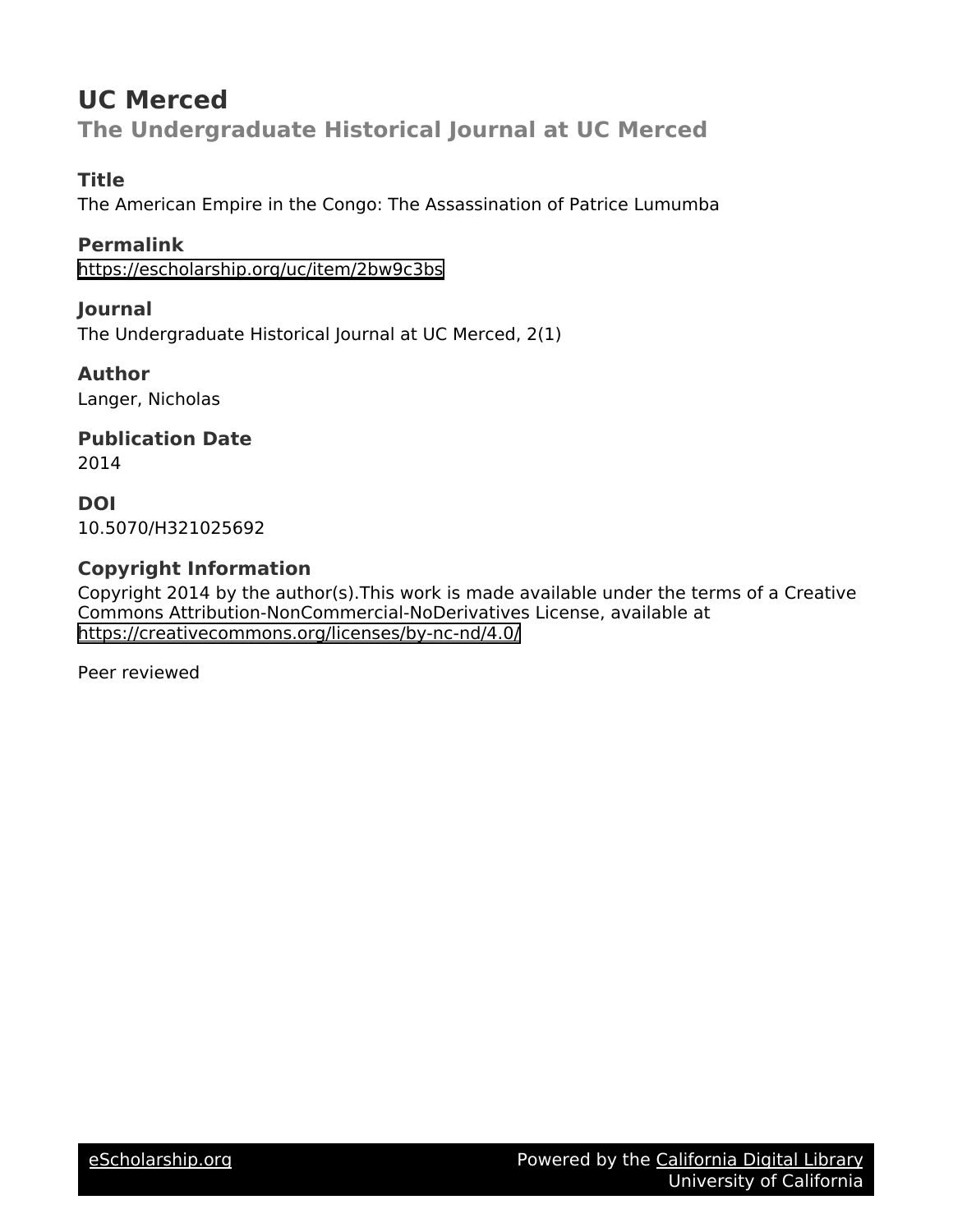#### **The American Empire in the Congo: The Assassination of Patrice Lumumba**

 *By* Nicholas Langer

A merican Cold War Imperialism spanned the globe, crossing oceans and continents to enforce the iron will of the United States. Following the Second World War, Africa and Asia were seeking to dislodge the influence of Imperialism. In the case of Vietnam, Ho Chi Minh's rebels were sadly mistaken in believing that the United States would support their bid for independence from the French. The United States had overthrown the democratically elected president of Guatemala, along with Mohammed Mosadegh in Iran, and had inserted 15,000 advisors in support of the Diem puppet government in Vietnam by the time of the Congo Crisis in the early 1960's.<sup>1</sup> So, American intervention in the affairs of Third World countries was far from unprecedented by the time that Patrice Lumumba took power in the Congo and sought to extricate the country from the shadow of European colonialism. It is my argument that American involvement in the assassination of Patrice Lumumba followed the pattern of intervention which was well established in Latin America and elsewhere.

The Congo Crisis of 1960 represented the beginning of widespread western involvement in the newly independent Congo. In analyzing the Congo crisis we can see the final death throes of Belgian imperialism and the beginning of American involvement in the region, as well as the role that the United Nations would play in decolonization and the Cold War. The orthodox view argues that the United States maintained purely altruistic motives of decolonization and anticommunism in the Congo and that any unrest was the result of factors which the United States was unable to control. The revisionist standpoint argues the opposite: that the United States actively intervened in the Congo and promoted its own interests. These arguments introduce the general narrative of the Congo Crisis and the Cold War ideology of the United States in addition to validating the revisionist line of argument.

#### **America in the Congo in Two Accounts: The Orthodox and the Revisionist**

The article "The United States, Belgium, and the Congo Crisis of 1960," written by Lawrence Kaplan and published in *The Review of Politics* in 1967, represents a summation of the orthodox view of American involvement in the Congo Crisis.<sup>2</sup> The article was written well before the Church Committee hearing—a Senate committee which investigated American covert actions during the Cold War and which published their findings in 1975—that would confirm active American involvement in a plot to kill Prime Minister Patrice Lumumba, and thus its arguments relied heavily on the official policy statements and news material that was available at the time. The main objective of Kaplan's argument seems to be an effort to apologize for American dedication to anti-colonialism to an imagined Belgian audience. In doing so, Kaplan paints American intentions as purely chivalrous and rejects any argument that the United States was acting on ulterior motives. He further washes America's hands of involvement in the breakdown of authority and places that blame back on the Belgians, who act as a foil to

<sup>&</sup>lt;sup>1</sup> Brandon Wolfe-Hunnicutt, "Vietnamese Decolonization and the Origins of US Involvement 1960" (Lecture, US Foreign Relations, 1945-1991, University of California Merced, Merced, CA, September 26, 2013).<br><sup>2</sup> Kaplan, Lawrence S. "The United States, Belgium, and the Congo Crisis of 1960," The Review of Politics,

Vol. 29, No. 2 (Apr., 1967), 239-256.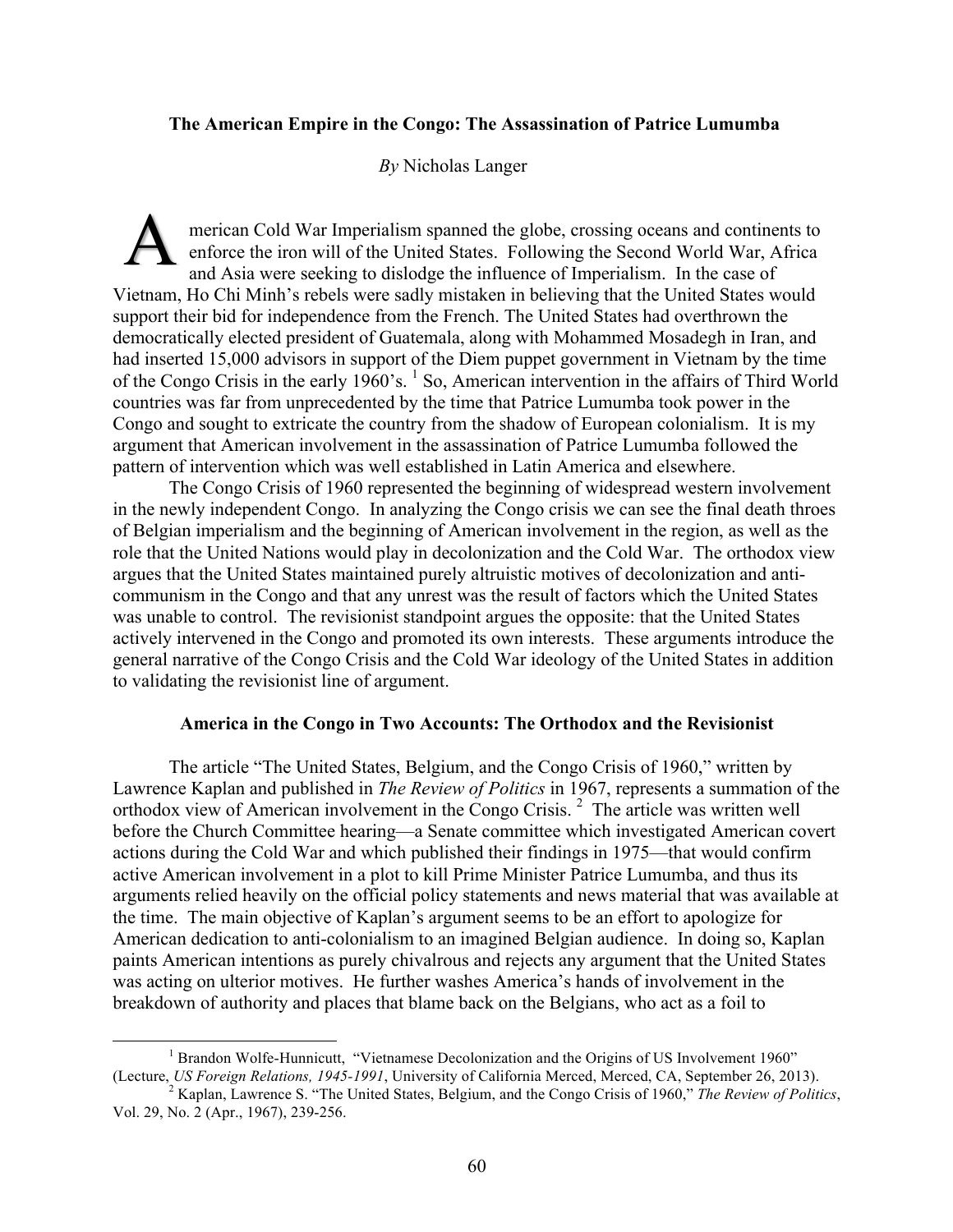America's strident support of anti-colonialism. Kaplan's sources and his analysis represent a quintessential orthodox interpretation of American involvement in the Congo.

In reviewing the American involvement in Congo, Kaplan hits upon three key issues that point to benevolent American intentions in the Congo. The first point is the American perception of itself as a product of colonialism and a strident supporter of former colonies in their struggle to decolonize. The United States perceived itself as "a new land, itself a product of colonialism, and thus incapable of resisting the claims of other former colonies" and that "America's first reaction instinctively would be, and had to be, to support the colony against the European colonizer."<sup>3</sup> It is important to note that at no point in the article does Kaplan refute this claim that American policy makers sympathized with the plight of former colonies. It is thus reasonable to conclude that Kaplan was promoting this conception of American policy.

American sympathies for decolonization were meant to explain a second point: that the United States supported a United Nations presence in the Congo in order to facilitate the removal of Belgian influence and protect the sovereignty of the Congo. Kaplan contends that American policy in the Congo was threefold: "First was the recognition that the Belgian presence must be removed for the immediate future; second, that the United Nations fill the vacuum to be left by the Belgians as peacemakers and conduits for technical and economic aid; and third, that the unity of the Congo must be preserved at all costs."<sup>4</sup> Thus, United Nations intervention perpetuated American altruism. Consequently, one may conclude that the United States was willing to allow the United Nations to take the lead from a beleaguered Belgium while at the same time stepping back, leaving the business of decolonization in the trusted hands of the international community.

Kaplan made clear in his third point that this deferment of power to the United Nations was not an abandonment of the Congo to the threatening evils of communism: "From the beginning American action was designed to restrain Soviet impulses," thus, "continued affirmation of the United Nations' actions in the Congo" was "certainly not an unwilling surrender to communist intrigue."  $5$  So we see that Kaplan consistently promoted the idea that American action in the Congo was calculated to be benevolent in nature. First, the United States was naturally inclined to sympathize with the Congo as a former colony itself. Secondly, the United States promoted the replacement of Belgian troops by the United Nations in order to suspend Belgian meddling. Thirdly, the United Nations presence also represented the unwillingness of the United States to abandon the Congo to the evils of communism. In no way were the best interests of the Congo not in minds of American policy makers.

If Kaplan's "The United States, Belgium, and the Congo Crisis of 1960" represents the orthodox perspective, then David Gibbs' "Let us Forget Unpleasant Memories: The US State Department's Analysis of the Congo Crisis" represents a complete rejection of that orthodox viewpoint. <sup>6</sup> "Let us Forget Unpleasant Memories" was written in response to a State Department compilation of documents published in Volume 14 of the *Foreign Relations* series. 7 Gibbs is critical of the volume because of its lack of material concerning "US efforts to assassinate Patrice Lumumba." <sup>8</sup> Gibbs, then, is responding to a sanitized version of events in

<sup>&</sup>lt;sup>3</sup> Kaplan, "The United States, Belgium, and the Congo Crisis of 1960," 245.<br>
<sup>4</sup> Ibid, 252.<br>
<sup>5</sup> Kaplan, "The United States, Belgium, and the Congo Crisis of 1960," 252.<br>
<sup>6</sup> Gibbs, David N. "Let us Forget Unpleasant Mem Crisis," *The Journal of Modern African Studies*, 33, 1 (1995), 175-180.<br><sup>7</sup> Ibid, 175-176.<br><sup>8</sup> Ibid.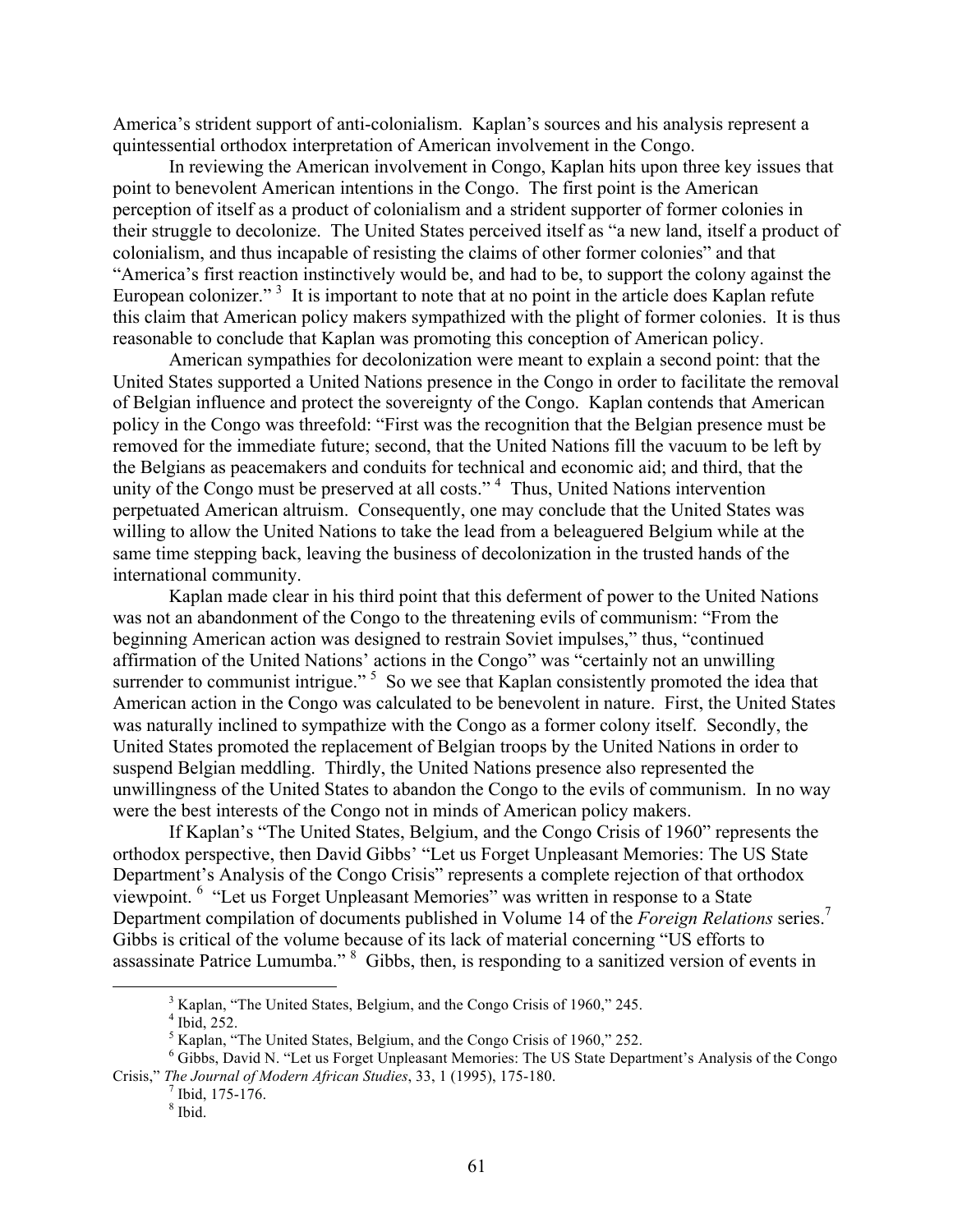the Congo, a version of events very similar to that espoused by Kaplan through the light of the Church Committee reports that exposed the involvement of the CIA in the plot to assassinate Lumumba. "Let us Forget Unpleasant Memories," consequently, is a direct counter to the arguments made by Kaplan.

As far as the benevolence of American involvement in the Congo, Gibbs dispenses with that notion almost immediately. The assassination plot against Lumumba is the main criticism of the rosy orthodox narrative of the United States in the Congo. That "many of Lumumba's 'Congolese enemies' were in fact working for the CIA" indicates clearly that the United States played an active role in the downfall of Lumumba, seriously distorting the image of the United States as a Good Samaritan. <sup>9</sup> Thus, "there seems little doubt that the Congo was targeted by one of the largest covert operations in the history of the CIA" and that "Americans in both the CIA station and the embassy directly intervened in Congolese affairs." <sup>10</sup> The image of American benevolence is further complicated by the fact that the supposedly neutral "United Nations peacekeeping force… [acted] as a conduit for US influence." 11 Granted, the US was concerned with stopping the spread of communism. However, other than that, it is clear that in actuality American actions deviated drastically from the orthodox narrative that Kaplan espoused.

From Gibbs' article it is clear that the orthodox argument is a myth. Not only was the United States actively involved in the assassination of the Congolese Prime Minister but it completely acted counter to the orthodox priority of ensuring the independence of the Congo. The independence of the Congo was clearly not a priority as the United States used the United Nations to expel formal Belgian influence from the region and then proceeded to control its actions, replacing Belgian colonialism with American colonialism under the guise of noninvolvement. Gibbs' radically differing perspective of events can be explained through the availability of the Church Committee reports to provide a counter argument to the orthodox argument. Gibbs' main evidence, after all, was the committee reports, while Kaplan used the only evidence available to him at the time—besides writing during the height of the Cold War, without the benefit of hindsight.

#### **The Details of American Involvement in the Assassination of Patrice Lumumba**

Understanding how the assassination of Patrice Lumumba fits within the framework of American foreign interventions during the Cold War requires a firmer understanding of the logistical circumstances surrounding the assassination itself. The first issue that must be addressed is who actually performed the assassination of Patrice Lumumba. In the weeks leading to his assassination, Lumumba and his cabinet had been captured by the US and Belgian backed Mobutu Seko—leader of the separatist Katangan government. However, the direct role of the Belgian government in the assassination is extremely apparent; for as Lumumba and his cabinet were prepared for their execution, "[Commissioner Frans] Versheure [Belgian advisor to the Katangan police] removed the handcuffs" himself. 12 Furthermore, "the police [who carried out the execution] had Vigneron sten guns, [while] the [three Belgian] soldiers FAL rifles."<sup>13</sup>

<sup>&</sup>lt;sup>9</sup> Gibbs, "Let us Forget Unpleasant Memories", 175.<br><sup>10</sup> Ibid, 179.<br><sup>11</sup> Ibid. 12 Ludo De Witte "The Final Hours of Patrice Lumumba, Maurice Mpolo, and Joseph Okito," (1961), in *Africa and the West: A documentary History: Volume 2: From Colonialism to Independence, 1875 to the Present*, ed. William Worger, Nancy Clark, and Edward Alpers. (Oxford University Press, USA; 2nd edition, 2010), 141. <sup>13</sup> Ibid.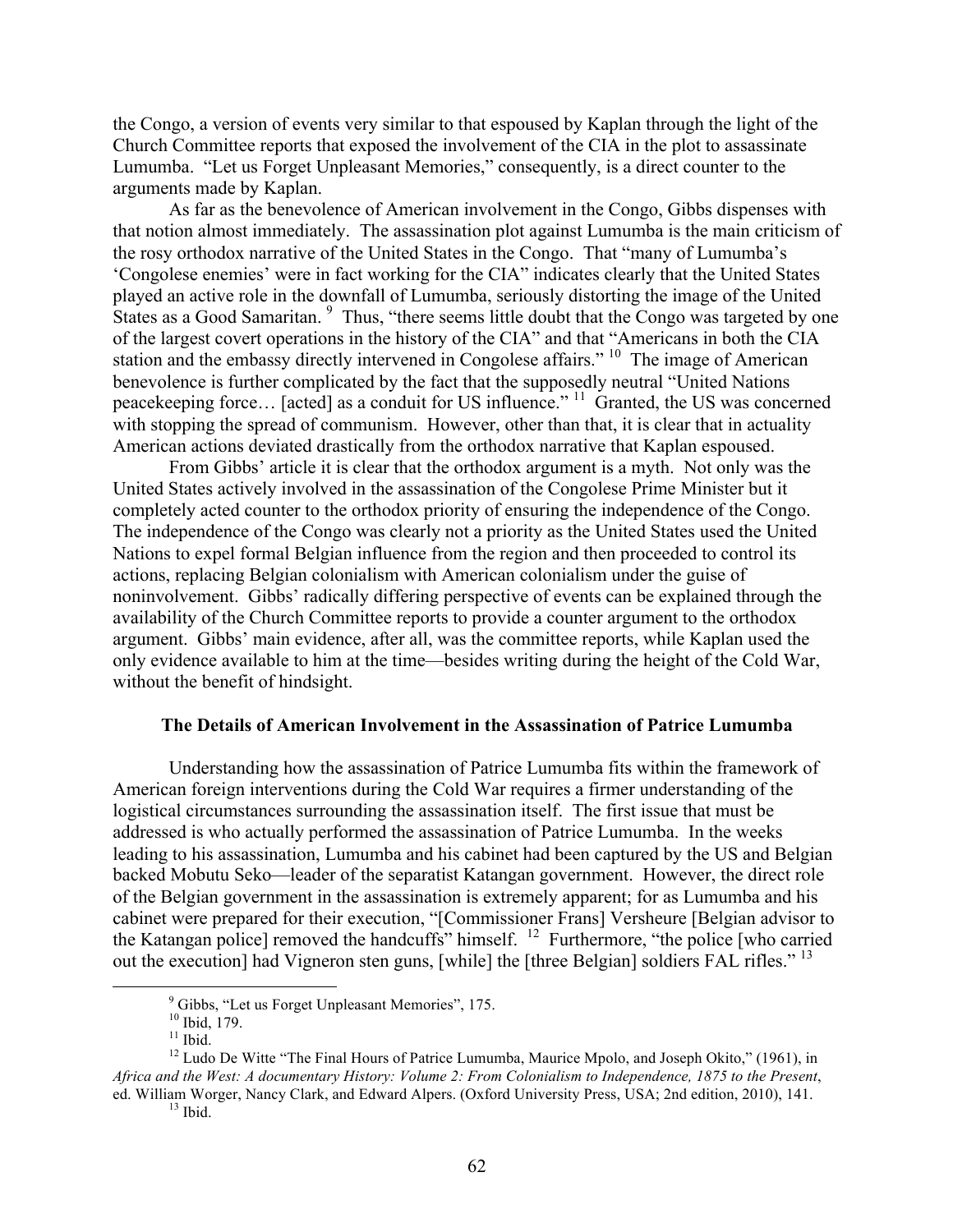This account, taken from the research of Belgian author Ludo de Witte, indicates clearly that the assassination of Patrice Lumumba was not carried out simply by some proxy of America's Belgian ally, but was committed with the express consent and participation of the Belgian government. While this evidence still does not directly implicate the United States in the killing of Lumumba, it does serve to place the United States at only a single degree of separation from the assassination.

The second which requires deeper understanding is the precise role the US played in the assassination of Lumumba. The Church Committee Senate investigation into American interventions abroad provides the most damning evidence of America's candid role in the assassination of Lumumba:

It is clear that the Director of Central Intelligence, Allen Dulles, authorized an assassination plot and that [strong] expressions of hostility toward Lumumba from the President and his national security assistant, followed immediately by CIA steps in the furtherance of an assassination operation against Lumumba, are part of a sequence of events that, at the least, make it appear that Dulles believed assassination was a permissible means of complying with pressure from the President to remove Lumumba from the political scene.<sup>14</sup>

This quote pertains to a planned assassination attempt that the CIA station chief in the Congo was authorized to carry out. However, the plan was never carried out by the CIA but by Mobutu Seko. This would seem to absolve the United States from involvement in the assassination via plausible deniability, except for the fact that "the day after Mobutu's coup, the [CIA] Station Officer reported that he was serving as an advisor to a Congolese effort to 'eliminate' Lumumba...."<sup>15</sup> This clear indication of involvement with the Seko regime, then, throws open the veil of plausible deniability. Far from only talking about assassinating Lumumba, the United States had provided personnel to advise the would-be assassins.

Although the nature of American involvement in the assassination of Patrice Lumumba is clear, the motivations for his removal remain less so. If we were to follow the orthodox line of argument, we would assume that Patrice Lumumba was threatening to move towards communism or had made overtures to the Soviet Union that would indicate that the Congo was on the path toward becoming a Soviet proxy. But the revisionist line of argument would consider that Lumumba was motivated by nationalism and that he was simply adhering to the path that would lead to a Congo independent of western colonial influences. The final lines of Lumumba's farewell letter to his wife suggest the extent to which his actions were motivated purely by nationalism: "Do not weep for me, my dear wife. I know that my country, which is suffering so much, will know how to defend its independence and its liberty. Long live the Congo! Long live Africa!" 16 Nowhere does Lumumba mention a forthcoming workers uprising that would vindicate his death, which one might expect in a hardline communist revolutionary. Rather, he speaks of the liberty of his country as a whole.

<sup>&</sup>lt;sup>14</sup> United States Senate Select Committee to Study Governmental Operations with Respect to Intelligence Activities. *Church Committee Reports*. "Interim Report: Alleged Assassination Plots Involving Foreign Leaders." AARC Public Library. November 20, 1975. 52.<br><sup>15</sup> Ibid,17. <sup>16</sup> "Patrice Lumumba Writes his last letter to his wife." 1961, *Africa and the West: A documentary History:* 

*Volume 2: From Colonialism to Independence, 1875 to the Present*. Edited by: William Worger, Nancy Clark, and Edward Alpers. Oxford University Press, USA; 2nd edition, 2010. 141.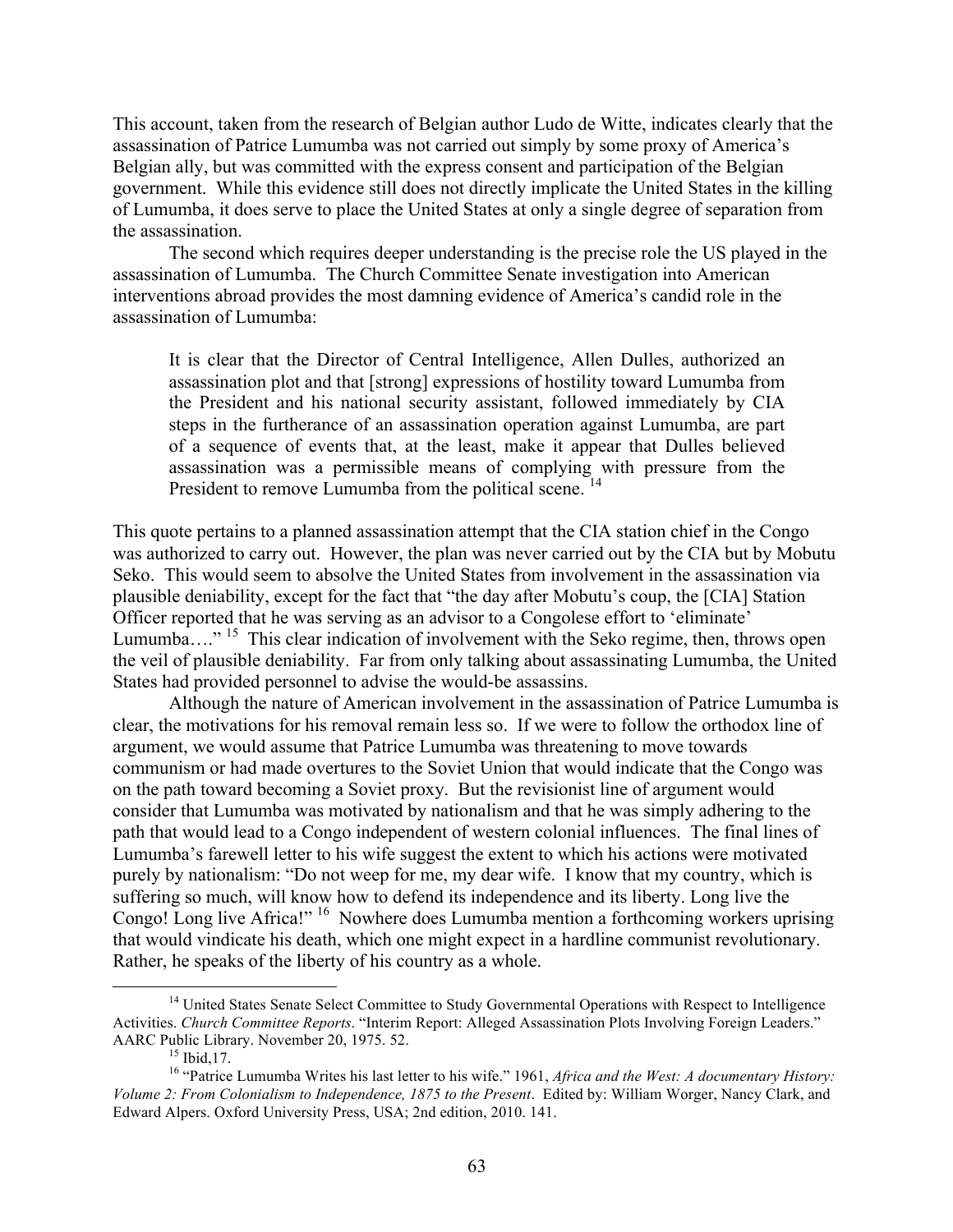The position of Belgian security forces in the Congo further refutes any allegation of Lumumba holding communist sympathies or of a Soviet threat existing in the Congo. Such a position comes from Colonel Vanderwalle, who was head of the Belgian Colonial Intelligence Service during the Congo Crisis, for he "openly [dismissed]…even the existence of a 'Soviet threat' in the Congo at the time."<sup>17</sup> This situation, then, would seem to fly in the face of any stated American foreign policy position. Lumumba did not represent an apparent communist or Soviet threat, so why would the United States have an interest in intervening in the Congo? To understand American motivation to intervene in the Congo—as well as the tactics involved—we shall now turn to the pattern of American intervention in Latin America. The example of Latin America will serve to shed some light on the methodologies and reasoning behind American intervention in the Third World at the time of the Congo Crisis.

## **Assassination in Context: Latin America as Microcosm for US Doctrine**

Taken without larger context, the reasoning behind the American assassination of Patrice Lumumba is murky at best. However, when we examine Lumumba's assassination in light of Latin America, the reasoning behind the assassination seems more congruent with broader American foreign policy. Latin America had long been the workshop of American intervention abroad. The development and execution of American interventions in Latin America is the subject of Greg Grandin's book *Empires Workshop* in which he explores the process through which the United States created its strategy for interacting with the Third World. As we will also see, the techniques that were being developed in Latin America during the Cold war were also applied in the Congo to assassinate Lumumba.

By the time Lumumba was assassinated, the United States already had a strong precedent of intervening when regimes began to take any leftward leaning action. Through this lens we can see that the reasoning behind the assassination of Patrice Lumumba was similar to the reasoning employed to justify earlier interventions in Latin America. Such was the case in 1954 when the US "[executed] its first full-scale covert operation in Latin America."<sup>18</sup> Guatemalan president "[Arbenz's] only crime [had been] to expropriate…fruit company land and legalize the communist party," yet this was enough to justify American intervention.  $1<sup>9</sup>$  The action taken against Guatemala amounted to the establishment of a first strike doctrine in which any potential communist ally of the Soviet Union was ousted. Similarly, Lumumba had aroused suspicion by making diplomatic overtures to the Soviet Union in order to better withstand the encroachment of western imperialism. In fact, within a year of Lumumba's assassination, President Kennedy reaffirmed the policy "to respond preemptively to potential communist subversion in the third world."<sup>20</sup>

As Grandin asserts, "extrajudicial assassinations," of the kind Lumumba was trapped in, "were becoming a standard feature" of American intervention in the third world by the  $1960$ 's.  $^{21}$ The assassination of Patrice Lumumba, then, was part of a trend of American interventionist

 <sup>17</sup> Bustin, Edouard. "Remembrance of Sins past: Unraveling the Murder of Patrice Lumumba," *Review of*

*African Political Economy, Vol. 29, No. 93/94. 6.* <sup>18</sup> Grandin, Greg. *Empires Workshop: Latin American, the United States, and the Rise of the New Imperialism. New York: Henry Holt and Company LLC, 2006. 43-43.* 

<sup>&</sup>lt;sup>19</sup> Ibid.<br><sup>20</sup> Grandin, Greg. *Empires Workshop: Latin American, the United States, and the Rise of the New Imperialism*, 95.<br><sup>21</sup> Ibid, 96.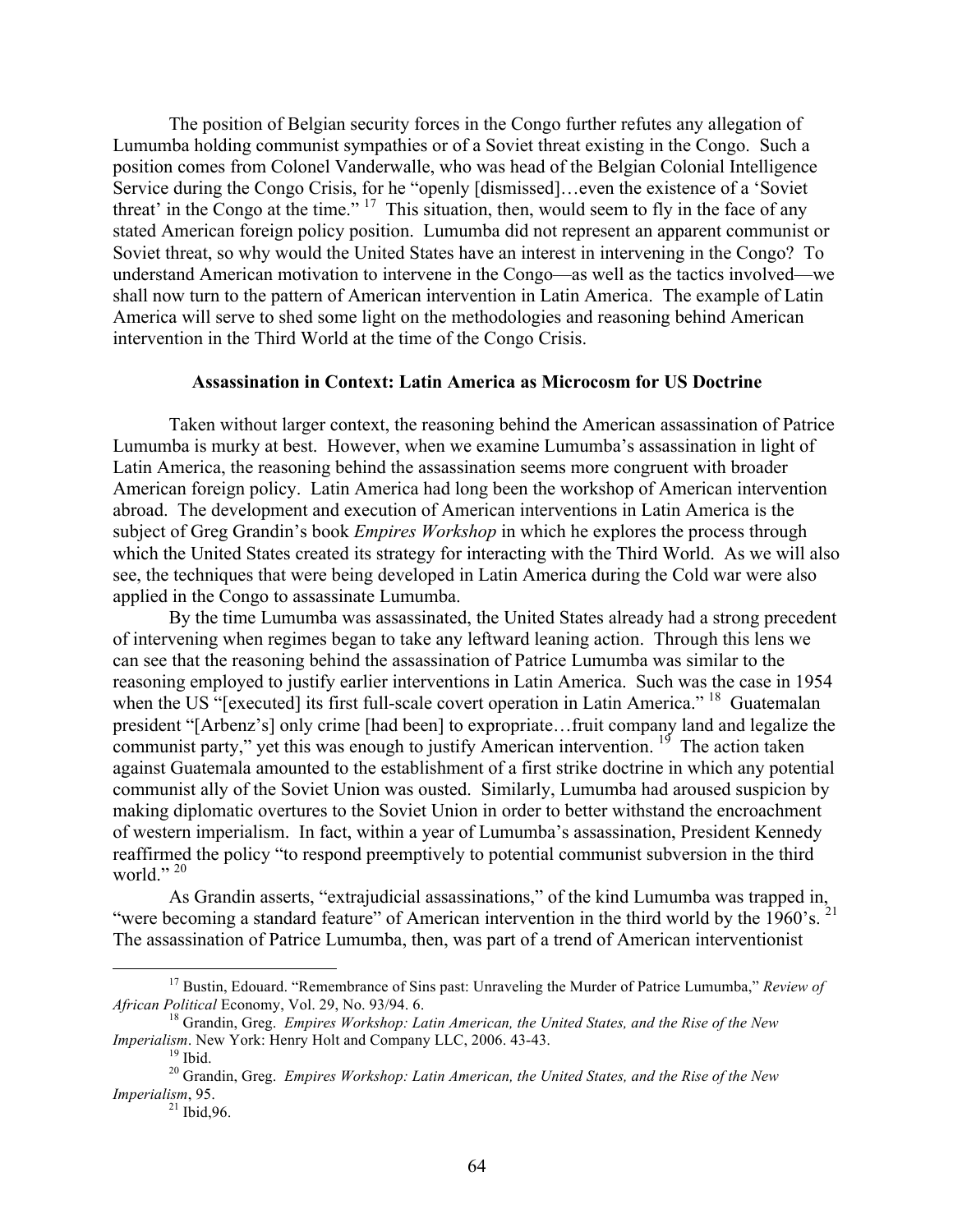action that continued well into the 1960's in both the Congo and Latin America. Therefore, assassinating Patrice Lumumba was in no way outside the norm of American action in the Third World. So if "throughout the 1960s, Latin America and Southeast Asia functioned as the two primary campuses for" American intervention in the Third World, as Grandin points out, the assassination of Patrice Lumumba may be seen simply as a field trip which proved that these lessons were applicable in Africa as well.<sup>22</sup> Furthermore, it is easily conceivable to extrapolate that the techniques employed by the CIA in Latin America were exported to the Congo, where they were employed to similar effect.

### **Summation**

From the orthodox perspective, the United States faced an immediate danger in the spread of communism, and thus the United States was morally justified in taking whatever action was necessary to arrest that spread. Furthermore, the United States represented hope for nations that were newly freed from their European colonial ties. American intervention in the Third World, then, was a clear-cut case of the United States looking out for weaker regimes that would otherwise fall to the dangers of communism and imperil the United States in the process. With the revisionist school, though, the lines are not so clear-cut. In the case of the assassination of Patrice Lumumba, there was no real communist or Soviet threat to motivate American intervention in the first place. There was simply the predisposition to take action against any regime that had the potential to undermine American hegemony in a region that had gained precedence through constant American intervention in Latin America. The lessons learned in Latin America were carried over to American actions in the rest of the Third World and it is this connection that explains American intervention in the Congo. Taken in this context, it is completely reasonable to extrapolate the assassination of Patrice Lumumba as a continuation of the policy of removing any leader that refused to bow before the interests of the United States or its European allies.

 $22$  Ibid, 97.